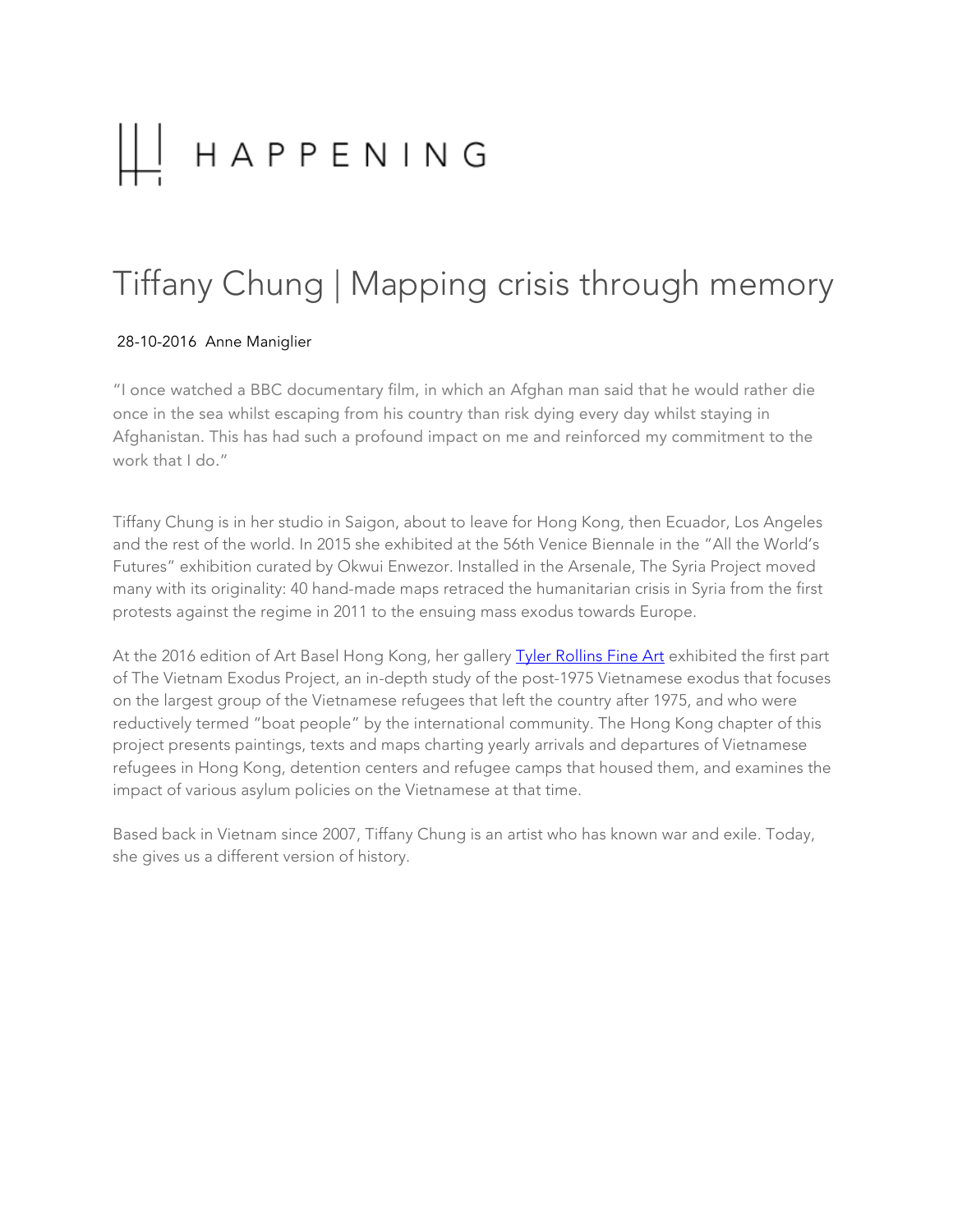

13 Oct 2013 *NY Times* UNHCR Syria 4,250,000 Jordan 543,000 Turkey 504,000 Lebanon 790,000 Iraq 19,700 Egypt 126,000

Used frequently by officials and politicians in the context of an incessant flux of statistics, maps allow these figures to establish their power. At the same time, new worlds have been "discovered" thanks to maps, even if they have been misrepresentations. How can we understand the various facets of your work through maps? What is the relationship between the real and the technical, and the artistic and meditative.

I usually don't create new maps but remap what already exist, to present history from different angles. As you say, people use maps for all sorts of reasons, but maps are, inevitably, never objective. Maps are always subjective and serve particular political ideals and motives.

To create interventions into the narratives that were produced through statecraft. I aim to bring in the hidden 'micro' histories of ordinary people to juxtapose with the grand history – the official accounts of a nation. I choose to focus on the personal and collective histories such as those of the refugees, for instance. To conduct comprehensive studies of certain histories and conflicts, I have to accumulate figures, statistical data, information and archival records that are not always easy to gather and seldom distributed. In tracking the Syrian humanitarian crisis for The Syria Project, I have been collecting statistical data since 2012. Watching the number overwhelmingly increase day after day has given me an understanding of the extreme urgency of the situation.

We live in a world where fact and fiction is inextricably intertwined. I use the aesthetics of beauty as a strategy to draw people to my maps – employing colors with various dots and lines to create exquisite drawings. The audience approaches the works before realizing they are being confronted by realities that they could have never imagined. I also do map-making workshops with refugees,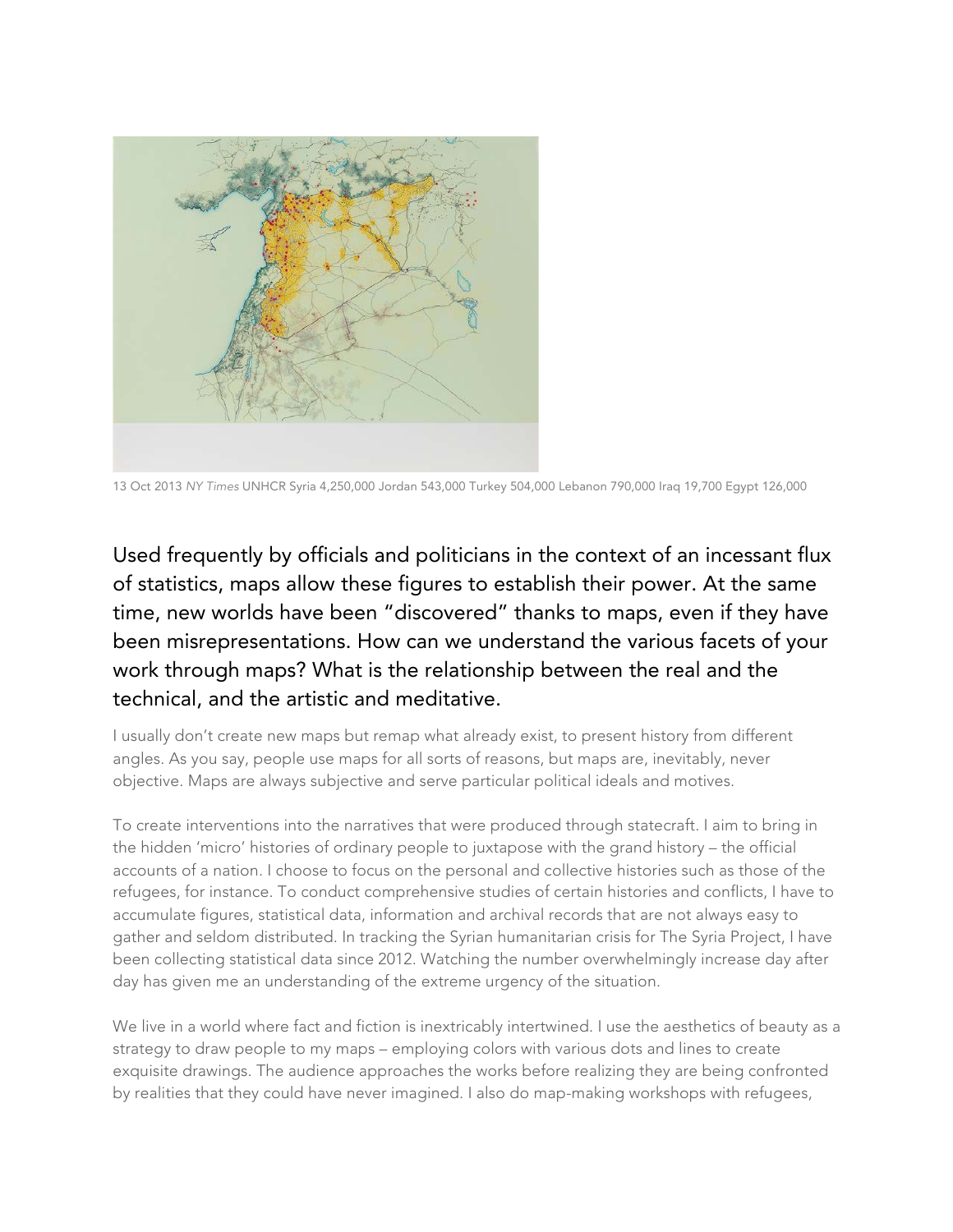teenagers in particular. Through working with young people, we discovered the enormous number of problems they are faced with. The trauma they've experienced is so significant that to revisit it is the last thing they can envisage. In this sense, as you mentioned yourself, maps provide a kind of therapy.

I do not ask them to recreate the things they've seen, or to disclose information, of course. I have no desire to revive their traumas. Instead, I teach them how to create a map with colours and dots, and they are transported elsewhere. I teach them a new gesture. I want to help give them the hope of returning to a normal life.



HKSAR statistics on yearly arrivals and departures of V refugees from 1975 - 1997 MR

### Do you think art can change politics?

The million dollar question!

Art poses questions and raises awareness. For me art is a tool or a vehicle to serve a certain purpose. But if art ceases to serve that goal, I'm not afraid of using other means such as writing, staging public discussions, or delving into international policy making… After studying numerous archival documents and records on refugees, what I find disturbing is that for decades no action has been taken to change the way we respond to refugee migration fluxes and the treatment of asylum seekers. We are making the same mistakes again and again.